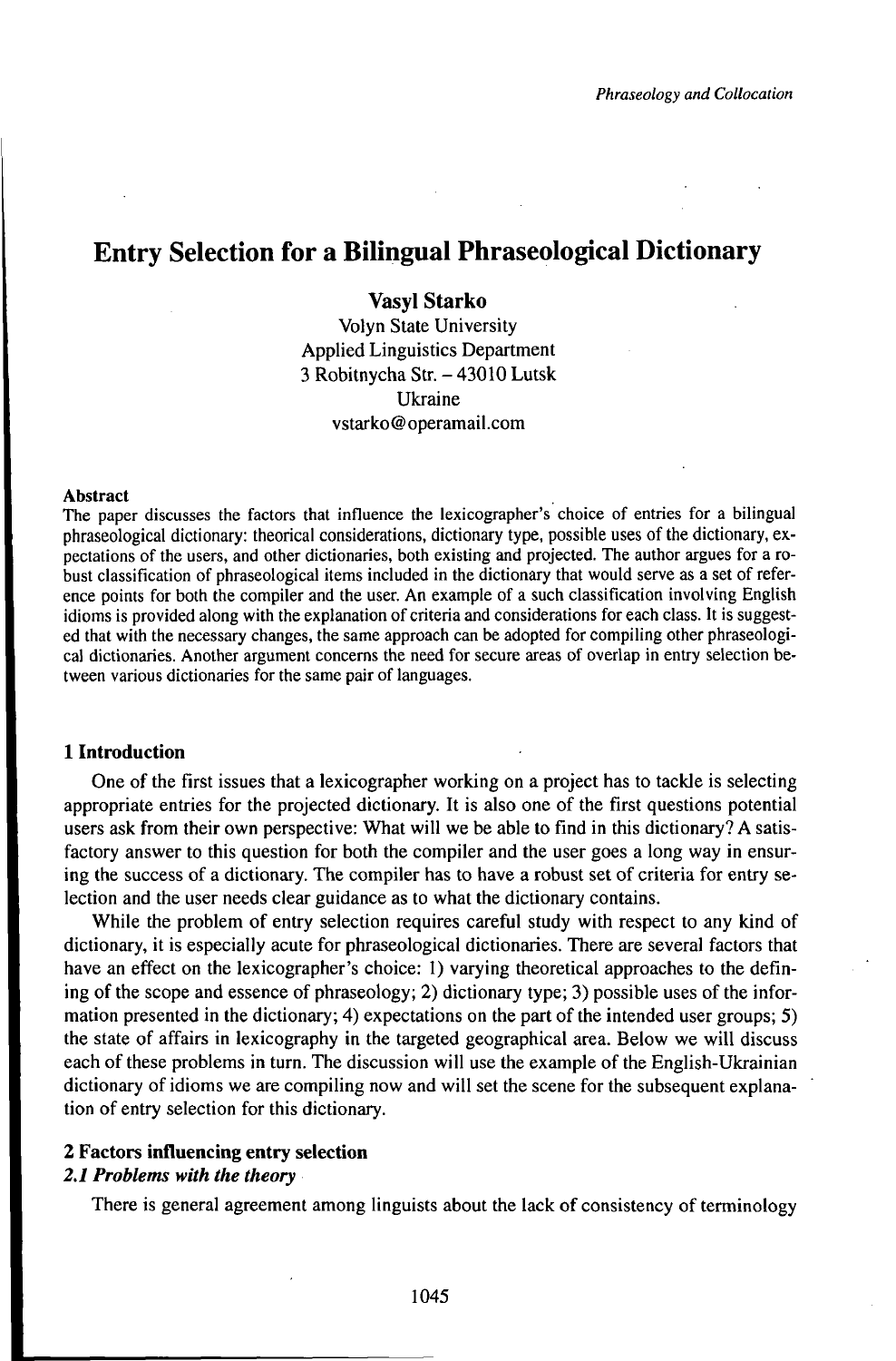in the field of phraseology. Both the scope and the internal categories of phraseology are defined by different scholars in often non-complementary ways. Moon (1998: 19) writes that "there is no generally agreed set of categories, as well as no generally agreed set of terms. Moreover, no clear classifications are possible." This makes it all more difficult for a pragmatically oriented lexicographer to categorize phraseological units for the purposes of dictionary-making. Ideally, one would have clear-cut coherent categories with a finite set of distinguishing features. In practice, however, boundaries between different groups are blurred and groups themselves are amorphous.

As an example of the complexities involved Moon (1998) indicates that in her database approximately 25% of phraseological units have been assigned to two categories simultaneously. She points out that a theorist's approach to classification is different in nature from a lexicographer's. Whereas the former can employ a flexible system with multiple category assignment, the latter is forced into making dichotomic choices of inclusion/non-inclusion. This results in regrettable misrepresentation of the "continuum of idiomaticity or compositionality" (Moon 1998: 18).

## *2.2 Dictionary type*

This aspect is rather straightforward. The lexicographer needs to decide whether the dictionary is intended for human or machine use, whether it is going to be monolingual or bilingual, synchronic or diachronic and what group of users it will target. In what follows our discussion will focus on the principles for compiling a synchronical bilingual (English-Ukrainian) phraseological dictionary for human use that incorporates features of learners' and translators' dictionaries. The targeted user group ranges from advanced Ukrainian learners of English to teachers of English and professional translators.

### *2.3 Possible uses ofthe dictionary*

Dictionaries are used for two basic purposes: encoding (active use) and decoding (passive use). Itwould not be an exaggeration to say that the majority of existing dictionaries are more suitable for decoding than for active use. It is only recently that truly active dictionaries began to spring up (Apresjan et al. 2000, Longman 1993). Active dictionaries are more difficult to compile as the user needs to be provided with much more detailed information and the requirements for lexicographical presentation are strict (Apresjan 2000).

There are other choices to be made: is the dictionary going to be used for reference purposes, language learning, translation, and/or linguistic research? In our project we envisage that the dictionary under compilation can be used for all of these purposes. It should combine the features of learners' and translators' dictionaries and provide detailed and varied information needed for active use, as well as an extensive range of translation equivalents.

#### *2.4Users'expectations*

Users' expectations of a new dictionary are shaped by earlier commonly-used major dictionaries of the same type. These dictionaries thus establish a tradition in their field from which a radical breakaway is hardly welcome for any lexicographical work aspiring to be

1046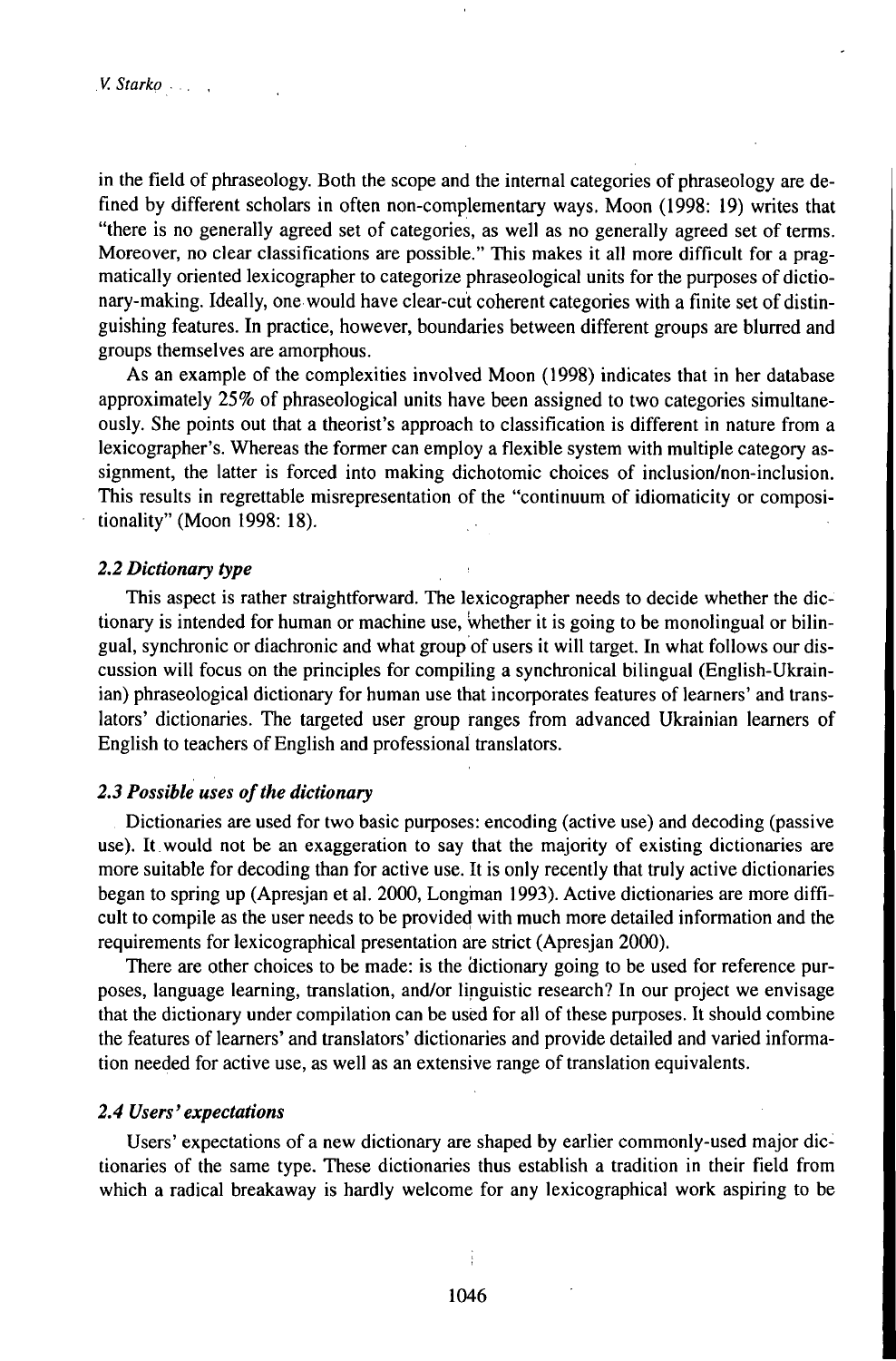economically viable. On the other hand, certain modernization is almost a must, as well as improvement over the deficiencies of similar refence works.

In Ukraine two bilingual phraseological dictionaries have enjoyed widespread popularity - Barantsev (2005) and Kunin (1998). At the time of its first publication in 1969, the former was a great lexicographic accomplishment, even though it suffered from somewhat indiscriminate entry selection. Its second edition was motivated by virtual unavailability of the dictionary on the market. However, only cosmetic modifications were made, with the editors admitting a great need for an up-to-date work.

Kunin (1998), especially since the fourth 1984 edition, became arguably the most authoritative English-non-English phraseological dictionary in the former Soviet Union. The dictionary is based on rigorous theoretical principles, in particular in its choice of entries. It represents the English language from the middle of the nineteenth century which, by today's standards, is not altogether contemporary. The author chose not to include archaic, jargon and obscene words, as well as the majority of scientific terms and such periphrastic expressions as *to take a walk.* The categories of lexical items selected for inclusion in Barantsev (2005) and Kunin (1998) will be discussed in section 3.

According to our personal observations, expectations of Ukrainian users have not been influenced by monolingual dictionaries of English idioms to a significant extent. These dictionaries are much less popular among Ukrainians than general-language monolingual dictionaries of English, primarily due to such detrimental factors as relatively high prices and absence of Ukrainian equivalents, which are felt to be a very important component in a phraseological dictionary.

# *2.5 The state ofajfairs in English-Ukrainian lexicography today*

In section  $2.1$  we mentioned the problem of misrepresenting the continuum of idiomaticity when it comes to binary choices of inclusion/non-inclusion. The problem can be resolved if we approach it from a wider perspective. The ultimate goal of lexicographical study of any particular language is to offer a description of all its coded, or institutionalized, lexical units. Assuming that all such units have been identified, the problem boils down to their distribution among different types of dictionaries. Theoretically, this is not mandatory as one can conceive of one all-encompassing comprehensive dictionary of the language in question (in the domain of phraseology such an attempt has been made by Czech lexicographers (Cěrmák 1994) working on a five-volume dictionary of Czech idioms). In practice, however, a dictionary of that kind is extremely difficult to compile, and even if written, it cannot be expected to describe all the lexical items in great depth. Thus, lexicographers work on separate dictionaries, often focusing only on a part of the whole vocabulary of a language. Ideally, their well-coordinated effort would eventually yield a lexicographic description ofthe language in its entirety. What happens in reality, though, is that coordination is not always present, with some areas of vocabulary enjoying lexicographers' (and publishers') unflagging interest and others being neglected for various reasons. Whatever the case is for a given language (or a pair of languages), a lexicographer undertaking a new dictionary has to take into account the existing dictionaries and, if there are gaps in their coverage, make certain assumptions about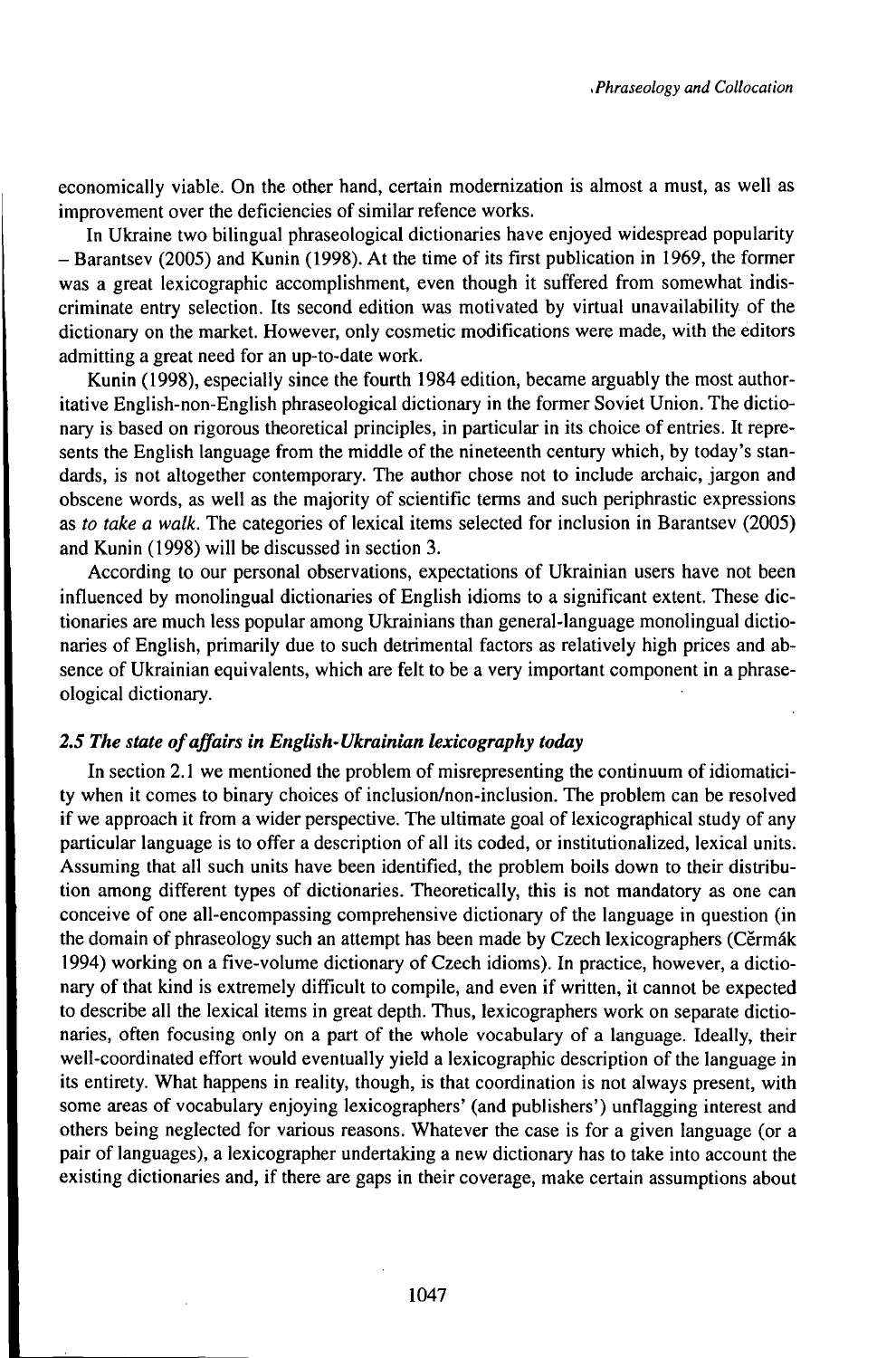future dictionaries, in particular about their entry selection. In these circumstances it is important to understand that since many items stubbornly resist unequivocal classification, they will need to be simultaneously included in two or even more dictionaries. Thus, the scope of these dictionaries should be constructed in such a way as to provide for an effective overlap. This is necesssary for yet another reason. With comfortable areas of overlap in place, the users can have greater confidence that their reference needs will be met.

This approach can be applied to both the lexical continuum in general and to its specific areas, for example phraseology. Two of its success factors are a robust categorization of lexical items to be described, which we will discuss later, and understanding the state of affairs in a given lexicographical area. With this in mind, we will now proceed to an overview of relevant dictionaries in Ukraine.

As far as English-Ukrainian phraseological dictionaries are concerned, besides Barantsev (2005) there is one semi-bilingual dictionary of idioms (Chambers 2002), which was compiled by way of adding Ukrainian equivalents to the existing monolingual dictionary. There is also an English-Ukrainian handbook of proverbs and sayings (Dubenko 2004) in which a typical entry consists only of the English expression and its Ukrainian equivalent(s), without any examples or lexicographical labels. Two other dictionaries (Medvedeva, Dajneko 1994; Medvedeva, Holden 2003) are focused on certain types of expressions: word pairs, speech idioms and interjections. All of these are predominantly passive dictionaries and not as comprehensive as Barantsev (2005) or Kunin (1998).

There are several general-language English-Ukrainian dictionaries of which the two most notable are Balla (1996) and Zubkov (2003), each claiming over 110,000 entries. These dictionaries include only the most common phraseological units and provide the user with little more information on a specific expression than just a Ukrainian equivalent. This is partly due to restrictions of space since they were published as paper dictionaries.

To conclude, there is a general lack of up-to-date English-Ukrainian phraseological dictionaries. Thus, addressing the issue of entry selection for our dictionary, we will need to make a number of forward-looking assumptions as to what the future bilingual dictionaries should include and what types of dictionaries will be needed.

## **3 Entry selection in Barantsev (2005) and Kunin (1998)**

Barantsev (2005) covers a very broad spectrum of expressions including sayings, proverbs and winged words. The author's view on phraseology also encompasses restricted collocations (e.g. *to loseflesh),* terms (e.g. *allegation offaculties),* certain abbreviations (e.g. *ABC*), some free word combinations (e.g. *to have a full realization of something*), paraphrastic light-verb constructions (e.g. *to have a glance),* foreign phrases (e.g. *ab initio)* and certain archaic, dialectal and jargon expressions that occur in literature.

The dictionary (Kunin 1998) is distinguished, in A. Cowie's words (Cowie 1998a: 219), by "the principled selection and systematic analysis of entries. Items are chosen for inclusion strictly according to their membership of categories recognized by the compiler as phraseological." Let us now consider these categories.

Kunin (1998) divides the expressions included in the dictionary into three main classes: idioms, semi-idioms and phraseomatic units. Idioms are multi-word units that have partially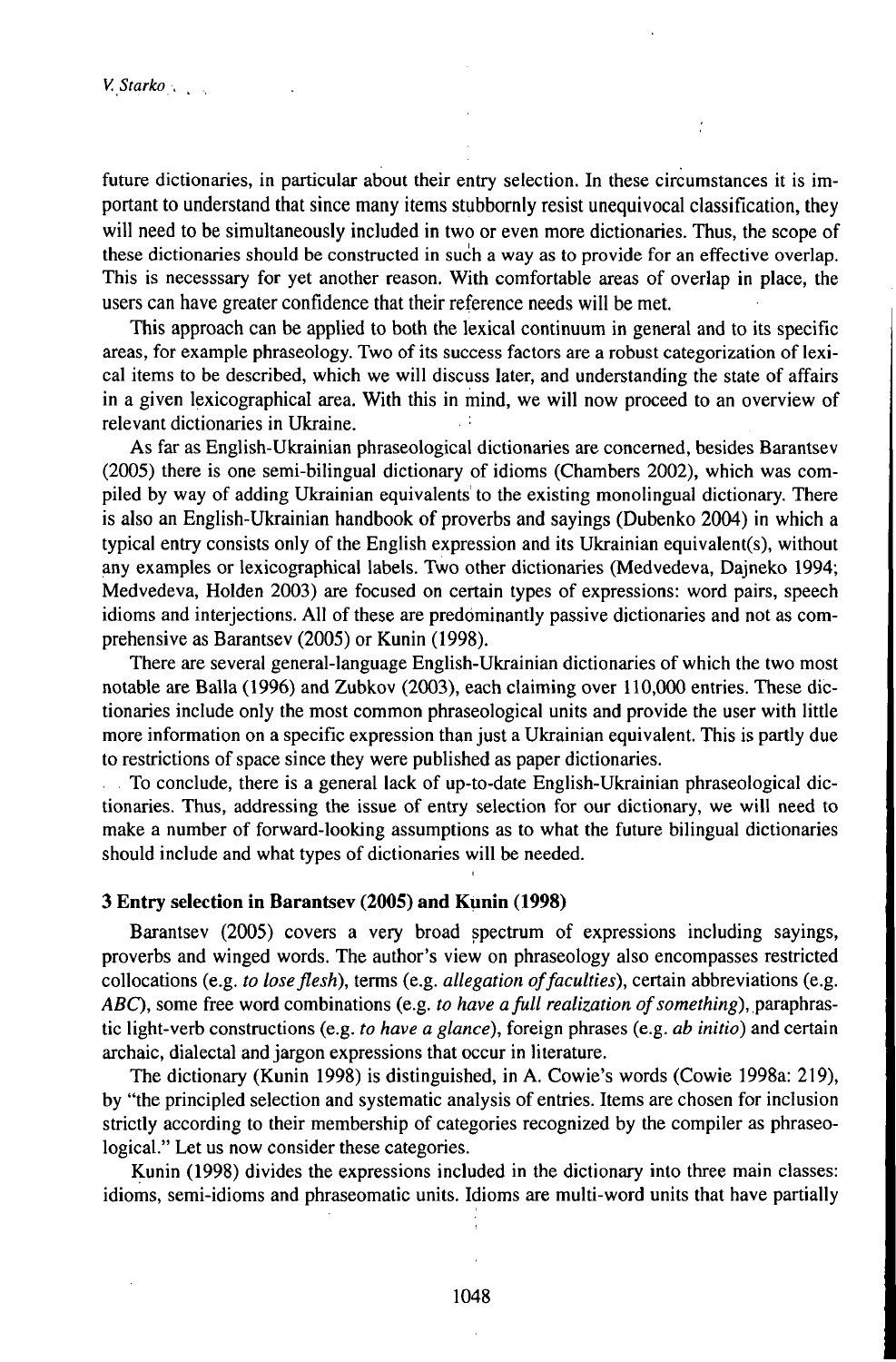or fully figurative meaning and come in various structural types: noun, verbal, adjectival, prepositional and adverbial phrases, interjections, parentheses, constructions involving subordinate clauses *(e.g.fiddle while Rome is burning)* and full sentences (proverbs, sayings and pragmatic formulae such as greetings). All of these correspond to the types of units included in many other contemporary dictionaries of idioms. Most of the items of the second type (semi-idioms) are terms or professional expressions that have acquired figurative meaning (e.g. *a chain reaction).* In this latter meaning they are idiomatic expressions. The items in the third category (phraseomatic units) have either literal or "phraseomatically bound" meaning. This category is a bit of a ragbag. It comprises six subcategories: 1) phrases in which one of the components is uniquely combined, e.g. *all told* and *a boon companion; 2)* phrases with restrictive meaning, e.g. *in a hurry* in the sense "quickly, willingly"; 3) non-figurative fixed expressions, e.g. *again and again, safe and sound, to be conspicuous by one's absence* and *the beginning ofthe end;* 4) prepositional phrases with literal meaning, e.g. *at best* and *at most;* 5) terminological combinations that have gained currency in literary usage, e.g. *general ticket;* 6) phrases with phraseomatically bound meanings, e.g. *to pay attention.* In the appendix the author also includes foreign phrases (e.g. *per aspera ad astra).* It should be noted that type 5 expressions are now generally confined to terminological dictionaries regardless of their currency outside scientific contexts, whereas type 6 expressions are placed in dictionaries of collocations. The other types appear in different dictionaries of idioms with varying degrees of consistency.

To sum up, Ukrainian users may expect a contemporary English-Ukrainian dictionary to address a very broad scope of phraseological units including idioms proper, proverbs, sayings, certain literal expressions and possibly foreign phrases. They are less likely to look for a systematic treatment of restricted collocations (which have been represented sporadically) and pragmatic formulae. Finally, they would not in all likelihood expect to find phrasal verbs, grammatical phraseologisms (such as prepositions, conjuctions and particles), free word combinations, single-word items, as well as archaic, dialectal and jargon expressions.

## **4 Classification of the included phraseological units**

Before any specific categories are mentioned, let it be stated that we have used the orthographic criterion which requires that an entry unit be written as two words. Hyphenated, and sometimes unhyphenated, compounds are found in the dictionary only as run-ons, e.g. *trailblazing* and *a trail-blazer* are placed under *to blaze a trail, a penny-pincher* under *to pinch pennies,* and *nit(-)pick(ing)* under *to pick nits.* In those cases where the spelling is not fully established we have included a lexical item, even if its hyphenated spelling is used more often, e.g. *dyed-in-the-wool,* which is less frequently spelled *dyed in the wool,* has a separate entry under the keyword *wool.*

The classes of phraseological units selected for inclusion in our dictionary are specified below. Also provided are some points of argumentation which explain the criteria we have used in the selection process.

1. Traditional, core units of phraseology, which are characterized by idiomaticity, semantic integrity and have the status of prefabricated units of the lexicon, e.g. *to spill the beans, to* cut corners, to run smb. into the ground, a shot in the dark, a free hand, old hat, at death's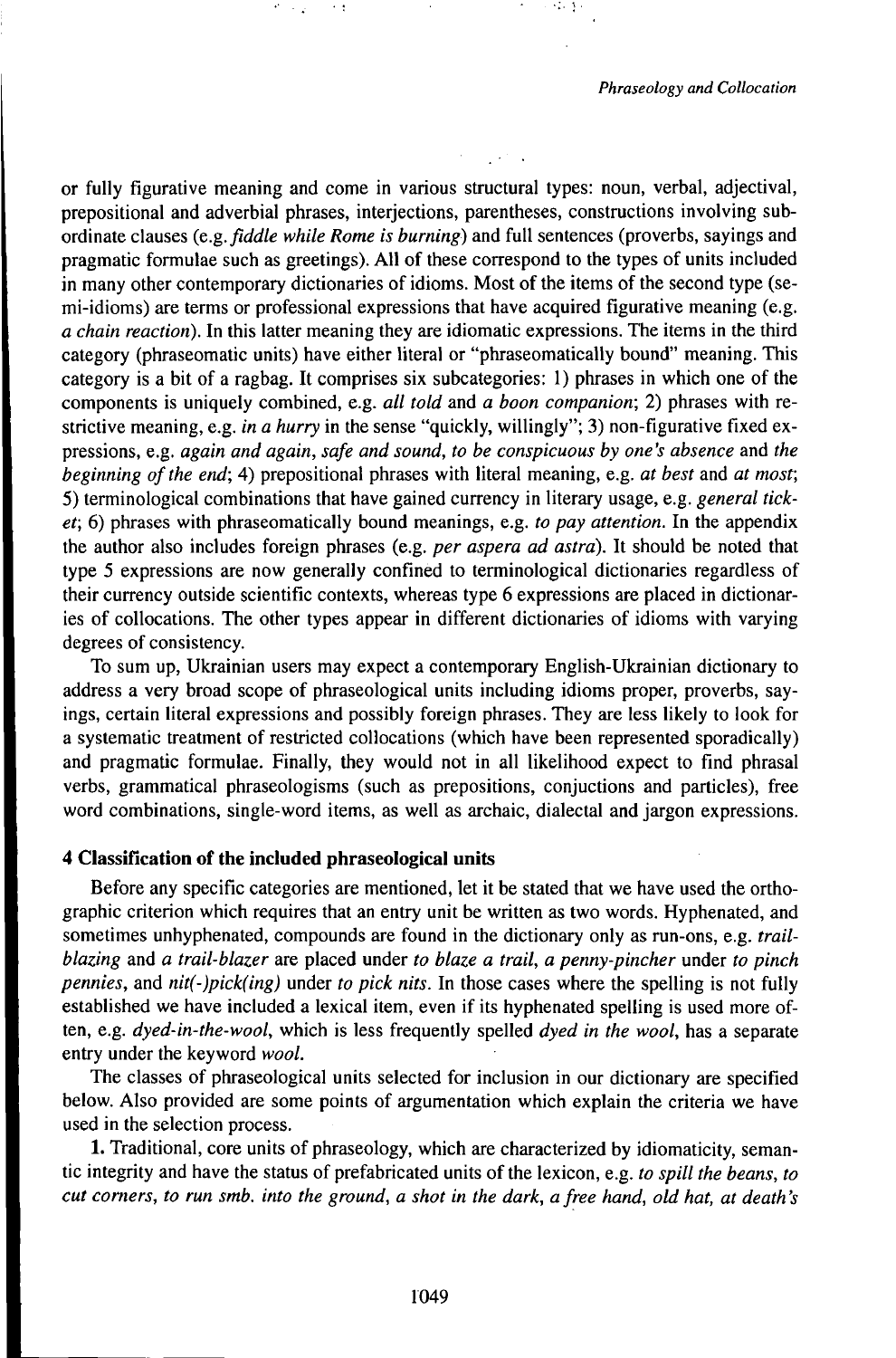*door,from hand to mouth,for the life ofme,.by leaps and bounds, to beat the band, hand overfist, ifthe worst comes to the worst, when the band begins to play, one's stock is high* and *the coast is clear.* In addition to this group the following types of fixed expressions are included.

2. Conventional similes, e.g. *as a doornail* (as in *as dead as a doornail), like the back of one's hand* (as in *to know smth. like the back ofone's hand),* and *like a sponge* (as in *a memory like a sponge*). Also included are such expression as *the patience of Job* in which the surface structure disguises the underlying comparison (as patient as Job). Similes have been a traditional part of numerous phraseological dictionaries both in Ukraine and in other countries. .

3. Intensifiers that cannot be interpreted literally, e.g. *to a tee, to death,* (winfàeat) *hands down* (as in *win/beat hands down*), and (eat/drink smth.) *till it comes out of one's ears.* Idiomatic in character, these units have also enjoyed consistent treatment in dictionaries.

4. Strings containing items that are not found in other collocations (either as whole lexical units or in one of their meanings), e.g. *short shrift* and *all told.* Some of these expressions, most notably noun phrases, may be classified as restricted collocations, e.g. *a boon friend/paUbuddy.* Their equivalents are typically also restricted collocations and thus they are best included in dictionaries of collocations.

5. Pragmatic formulae, e.g. *Don't mention it\* and *Never mind.* Some ofthe most common expressions were included in (Barantsev 2005) and Kunin (1998). For the full coverage of pragmatic formulae a separate dictionary is needed of the kind similar to Gorodnikova, Dobrovol'skij (2000). In our project we have limited ourselves to those formulae that exhibit a certain degree of idiomaticity (as in the examples above) and may present problems for Ukrainian students of English.

6. Interjections that are idiomatic in nature, e.g. *Far out!; Give me a break!; Out ofsight!* (meaning "Wonderful!") and others. Again, from a broad range of items in this category we have selected for inclusion only idiomatic ones.

7. Ordered word pairs and triples (irreversible binomials and trinomials) that are fixed in the language and have varying degrees of idiomaticity, e.g. *alarms and excursions, smb. 's pride and joy* and *slowly but surely.* These expressions are prefabricated, often redundant units that often pose special difficulties in translation. Kunin (1998) and Barantsev (2005) quite consistently include binomials in their treatment of English phraseology. Neither general-purpose dictionaries nor dictionaries of collocations can be expected to include all or the majority of these expressions. Once again, we have excluded clearly non-idiomatic items of this type, e.g. *boys and girls* and *knife andfork.*

8. Common proverbs and sayings, e.g. *you can 't have your cake and eat it* and *enough is enough.* This category has been a standard feature of phraseological dictionaries in Ukraine. However, examples of usage were difficult to collect due to relatively low frequency of use. Thus, despite such modern reference works as Dubenko (2004), there is a need for a more detailed treatment that would involve definitions and examples.

9. Expressions which are not fully idiomatic because at least one of their constituent elements preserves its literal meaning, but which have traditionally been included in phraseo-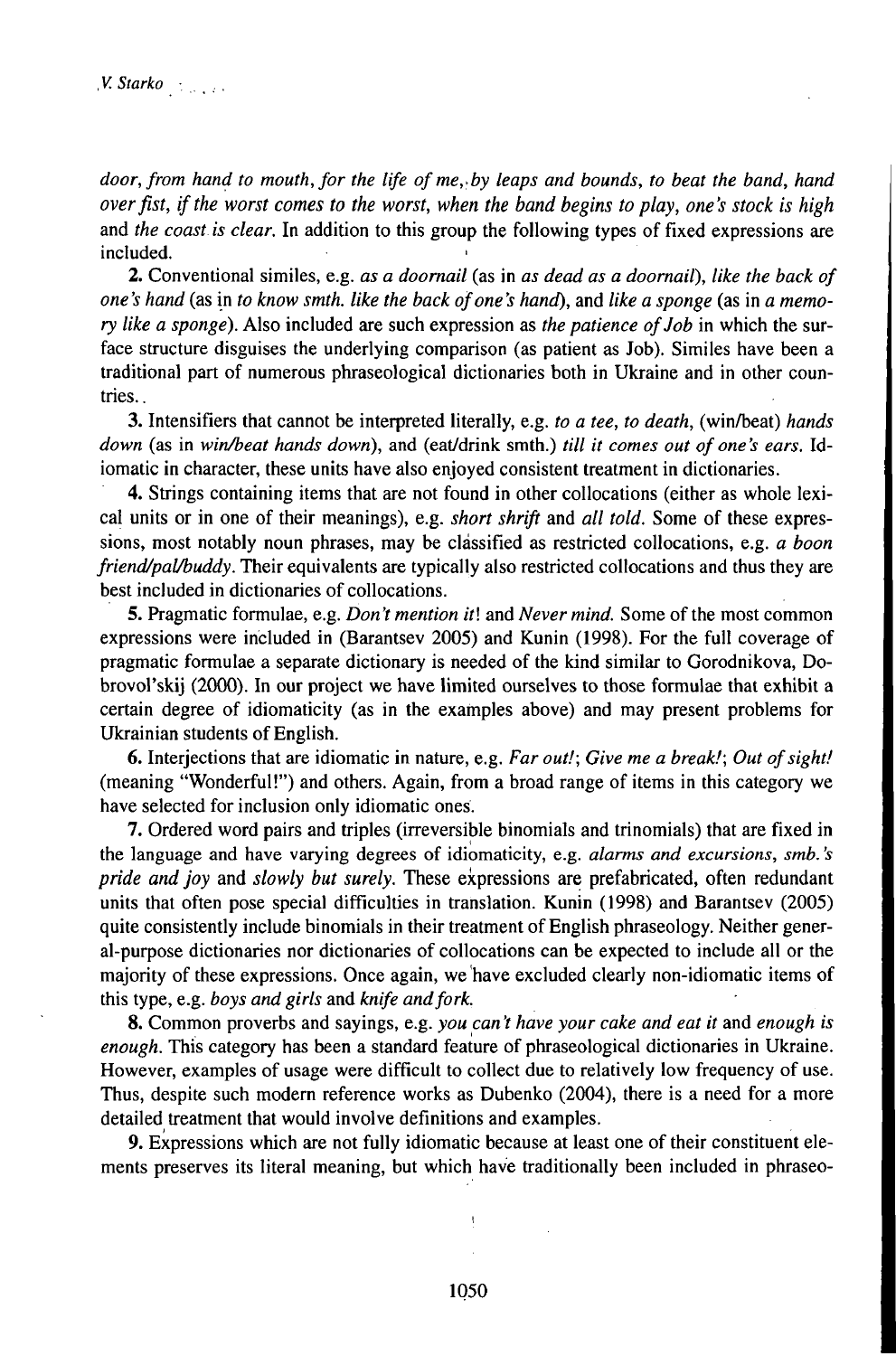logical dictionaries, e.g. *to press/push one's luck* and *to cross one's mind.* It may be argued that this group of expressions belongs in a dictionary of collocations. In our opinion, in a phraseological dictionary it would be desirable to include only those items that have a high degree of fixedness in the language and were given treatment in earlier dictionaries (which causes the user to expect them also in contemporary sources). However, this category is difficult to delineate and inconsistencies exist within and across phraseological dictionaries. For example, they tend to include such expressions as *to speak one 's mind* and omit *to pay/capture/catch/direct one 's attention,* even though both cases contain, strictly speaking, a combination of metaphorical and literal components and both can be expected in a phraseological dictionary. As an example of a somewhat different nature, it may be argued that the expression *in the nick of time*, which is traditionally included in dictionaries of idioms, contains a non-metaphorical component *time* since it does refer to time. Strict exclusion of semimetaphorical expressions would entail omission of this idiom. Thus, we are inclined to include only a small amount of such expressions using comprehensibility and translatability as additional criteria, i.e. preference is given to items that are more difficult to understand and/or translate and require more extensive treatment in the dictionary.

It should be noted that certain idioms can belong to more than one of the above categories, while other expressions can be said to belong to only one of them and only to a certain degree due to significant differences they exhibit. The categorization we have offered above is not intended to provide unequivocal category assignment. Rather it is meant to serve as a set of reference points helping the compiler in entry selection process and giving the user guidance as to what types of items the dictionary describes.

## **5 Expressions not included**

It is equally important to outline those classes of expressions that are excluded from the dictionary:

1. Compound words of non-idiomatic nature, e.g. *pocket money* and *polically correct.* These ought to appear as separate entries in general-language dictionaries.

2. Compound terms and taxons, including those based on metaphor, e.g. *rabbit eye* "blueberry".

3. Restricted collocations, understood here as word combinations typically consisting of two or three words in which at least one element preserves its conventional meaning, e.g. *to throw a party* and *awkward silence.* This group borders on types 4 and 9 in the previous section.

Closely connected and even overlapping with restricted collocations are incompletely metaphorical expressions (in which, again, one element preserves its literal meaning), e.g. *to excite smb. 's anger* and *one 's temper rises.* There is admittedly a fine line between expressions in this group and those mentioned in category 9 above. The deciding factors are fixedness, ready-made recall and tradition of lexicographical treatment (coupled with the users' expectations) versus compositionality, construction rather than reproduction and non-inclusion in earlier phraseological dictionaries. Additional criteria, as has been mentioned above, are difficulty for understanding and translation.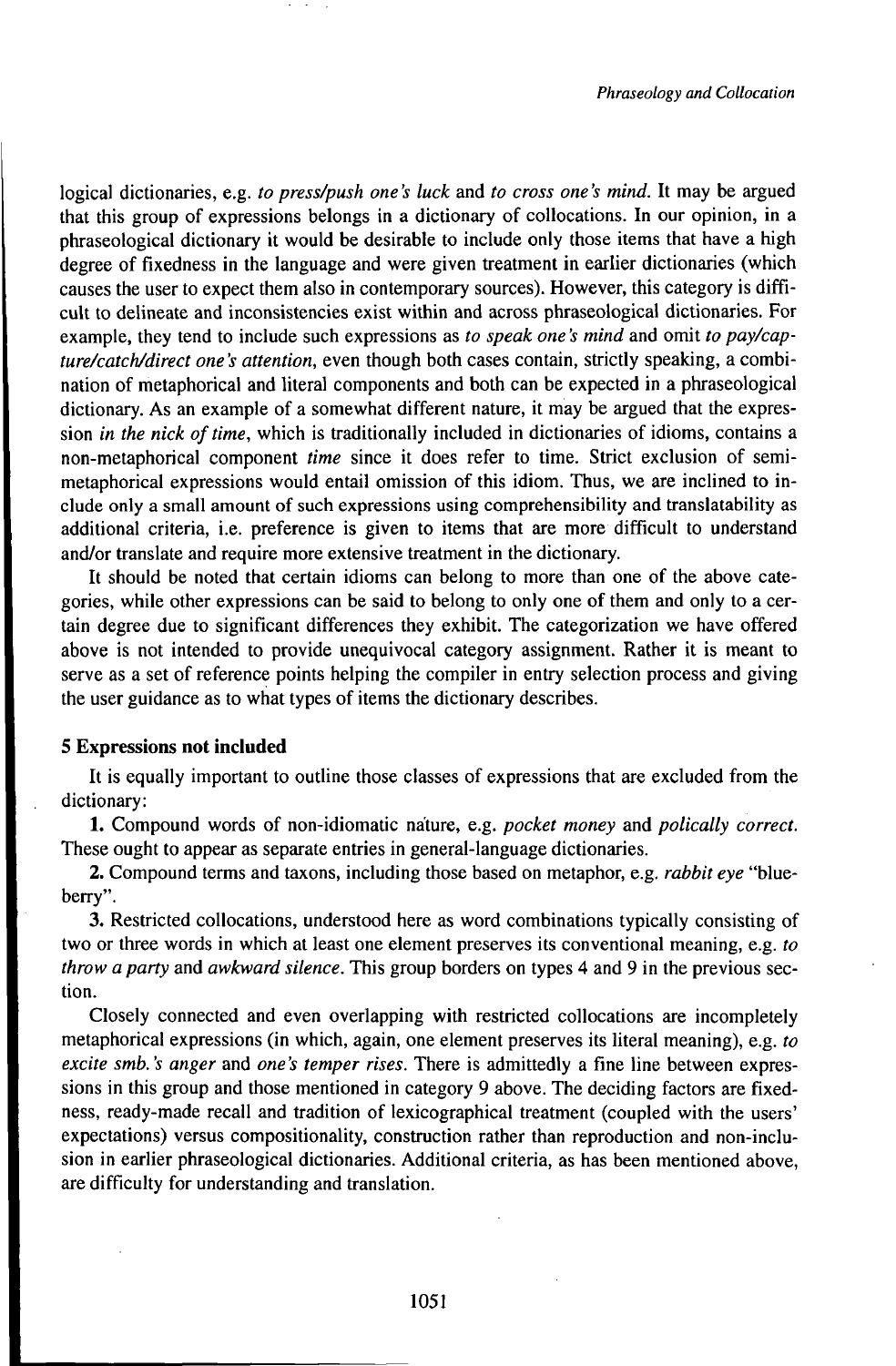*V. Starko*

4. Phrasal verbs, including those that contain *it* and *oneself/yourself,* irrespective of the degree of metaphoricity. Here are some examples: *to put up with smth., to gofor it* and *to pick oneself up* "to recover from a fall or other mishap". Lexicographical description of his class requires a separate dictionary and it has been traditionally excluded from phraseological dictionaries in Ukriane.

5. Free word combinations, e.g. *to break an arm/leg/bone*. However, we do include fully idiomatic interpretations of such word combinations, e.g. *break a leg* in the sense "wish of success to an actor before a performance".

7. Grammatical or auxiliary phraseologisms performing ancillary functions in the sentence, e.g. *in spite of, instead of and so as to.* Due to frequency of their use these items are mandatory for inclusion in general-purpose dictionaries and are learned by Ukrainian speakers of English at early stages.

8. Hyphenated words including those based on metaphor, e.g. *chock-a-block* (full of smb./smth.), *dog-tired* and *trigger-happy.*

9. Separate words that acquire a special meaning when used in a specific grammatical form or syntactic construction, e.g. *on the cheap, to level with smb.,* and *one with smb.* in the sense "united".

Items in categories 7, 8 and 9 do not generally present special difficulties for students of English and translators and are to be described'in general-language dictionaries.

10. Foreign phrases occuring in English writing and speech, e.g. *status quo* and *Sturm und Drang.* A separate lexicographical work needs to be dedicated to this group.

Four more classes of expressions deserve mention here: clichés, catchphrases, euphemisms and winged words. Classification of lexis into these groups is based on what can be called secondary features such as overuse and staleness (for clichés). This results in the use of these labels as umbrella terms for heterogeneous collections of lexical items and therefore we have refrained from using such classification for our purposes. For comprehensive treatment, special English-Ukrainian dictionaries need to be compiled for each group.

#### **6 Additional guidelines**

Additional criteria that we have used in selecting appropriate phraseological units for inclusion in the dictionary are summarized in the table below.

1052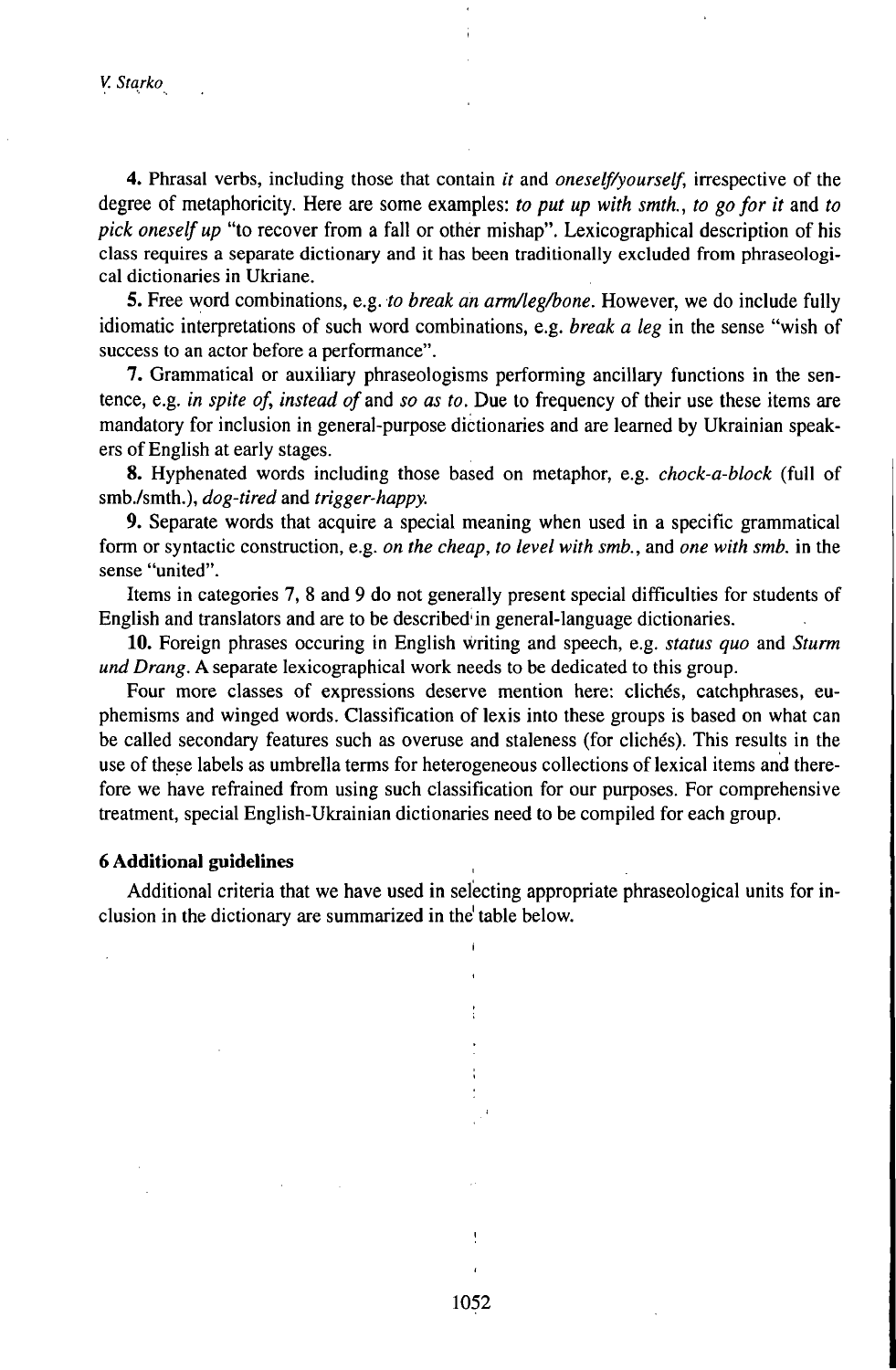| For inclusion                                                                                    | <b>Against inclusion</b>                                                       |
|--------------------------------------------------------------------------------------------------|--------------------------------------------------------------------------------|
| British and American English as the two<br>major varieties of English and models used<br>in TEFL | Other varieties of English                                                     |
| Broad geographical and social distribution                                                       | <b>Expressions limited to certain</b><br>geographical areas or social dialects |
| Contemporary language (most citations<br>sturting from 1990)                                     | Largely outdated items not surviving in<br>the contemporary language.          |
| Items in the stylistic range from formal to<br>highly informal                                   | Items in the range from vulgar to taboo,<br>as well as blasphemics             |

## Figure 1. Table summarizing additional criteria

As the table suggests, we have decided to represent in our dictionary only British and American English as the two major varieties that serve as models in TEFL. The dictionary is going to comprise phraseological units known to the majority of speakers of these varieties of English as opposed to dialect and jargon expressions. In so far as possible, citations are drawn from contemporary sources (1990 till present). Preference will naturally be given to the most recent examples of use. A separate constraint is placed on the stylictic range of items in that vulgar and taboo expressions, as well as blasphemies are not included.

It should be noted that in other phraseological dictionaries these parameters may vary depending on the lexicographer's design.

# 7 Conclusion

A phraseological dictionary must be finely tuned to the users' needs and expectations, as well as to other dictionaries in current use between the same languages. Where there is lack of dictionaries describing certain classes of lexis, the compiler has to make predictions as to what these dictionaries will or should include once published.

A robust classification of lexical items included in the dictionary serves as a set of reference points for both the lexicographer and the user and provides helpful guidance with respect to the content of the dictionary. Equally important is a description of items not to be found in the dictionary and an explanation of overall criteria employed in entry selection.